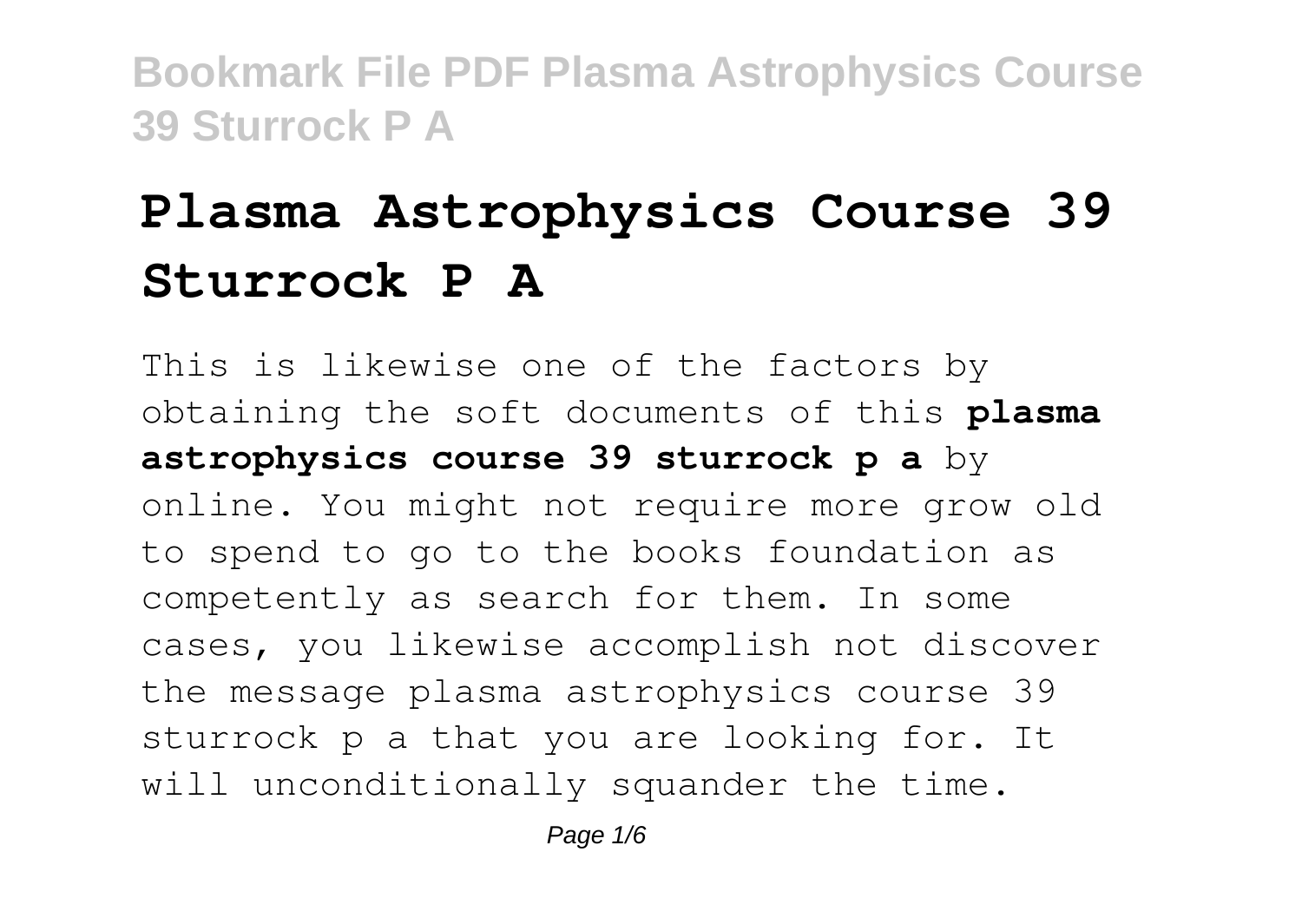However below, next you visit this web page, it will be as a result utterly simple to get as without difficulty as download lead plasma astrophysics course 39 sturrock p a

It will not agree to many period as we explain before. You can complete it though sham something else at house and even in your workplace. thus easy! So, are you question? Just exercise just what we have the funds for under as skillfully as review **plasma astrophysics course 39 sturrock p a** what you later to read!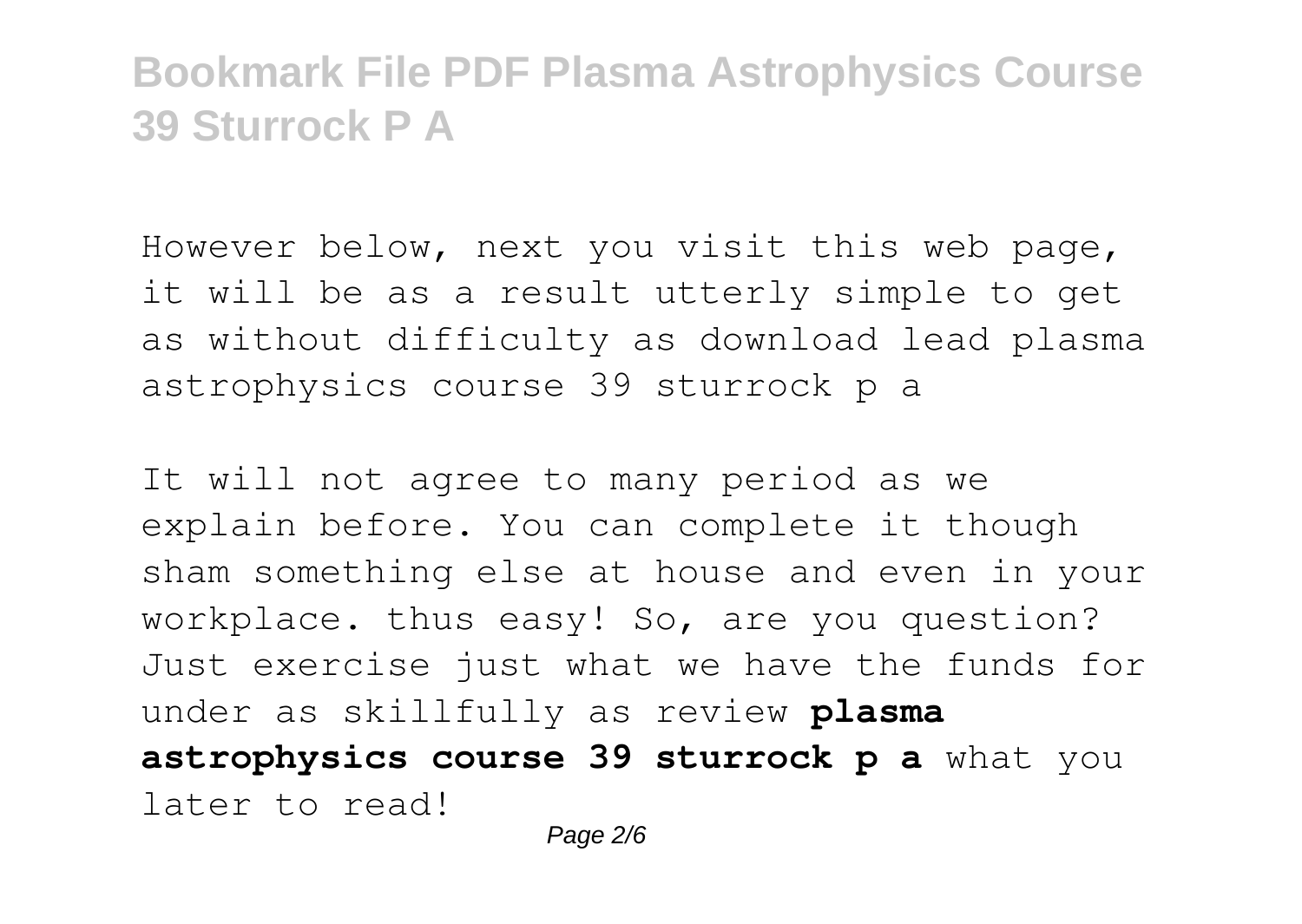From books, magazines to tutorials you can access and download a lot for free from the publishing platform named Issuu. The contents are produced by famous and independent writers and you can access them all if you have an account. You can also read many books on the site even if you do not have an account. For free eBooks, you can access the authors who allow you to download their books for free that is, if you have an account with Issuu.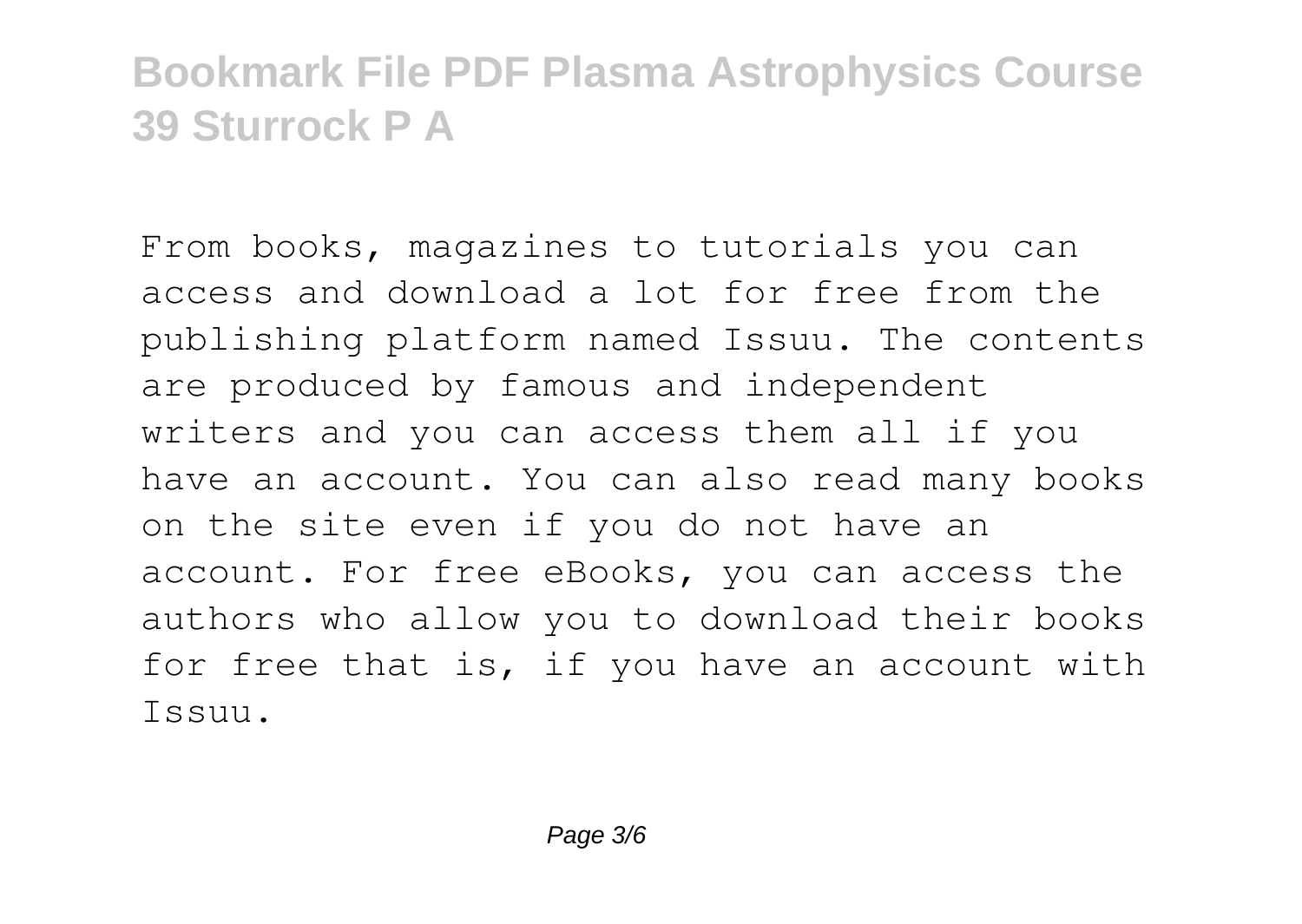#### **Plasma Astrophysics Course 39 Sturrock**

He still undoubtedly be surprised by the results of Dr. Sturrock's recent survey of the membership of the American Astronomical Society on the subject of UFOS (Peter Sturrock, Stanford University Institute for Plasma Research Report No. 681), which points out that 53 percent of the respondents to the questionnaire (52 percent of the questionnaires were returned) indicated a positive attitude toward the scientific study of UFO reports, and which also contains a few interesting UFO reports ...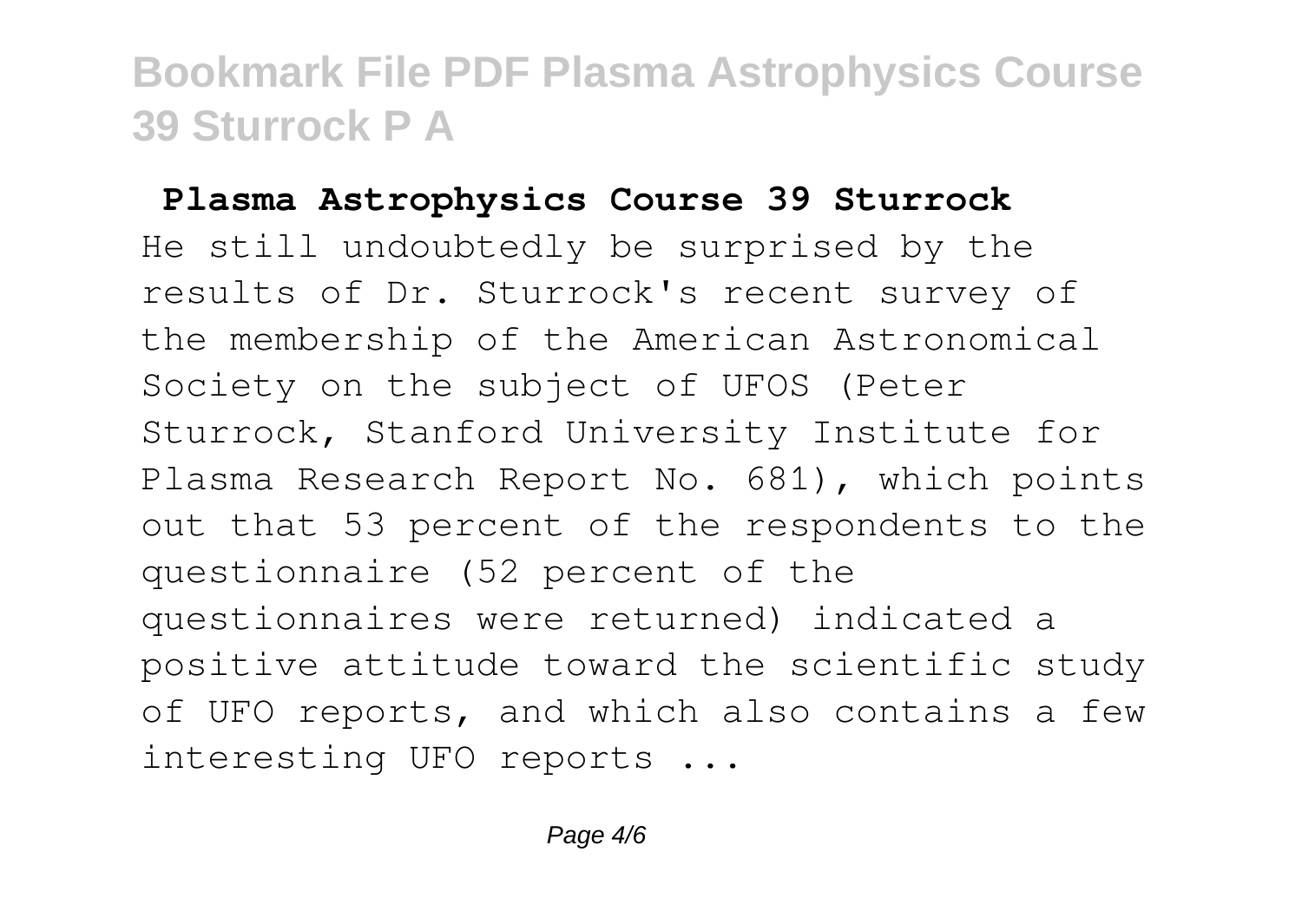**Home | Department of Computer Science** UNK the , . of and in " a to was is ) ( for as on by he with 's that at from his it an were are which this also be has or : had first one their its new after but who not they have

**Bad UFOs: Skepticism, UFOs, and The Universe** 10149 US\_president 41448 Leal\_Villa\_de\_Santiago\_de\_Managua 185539 Prva\_HNL\_2007-08 64645 Women\_and\_Islam 32030 Sara Cox 55353 Espionage 65210 Thread 11547 Director ...